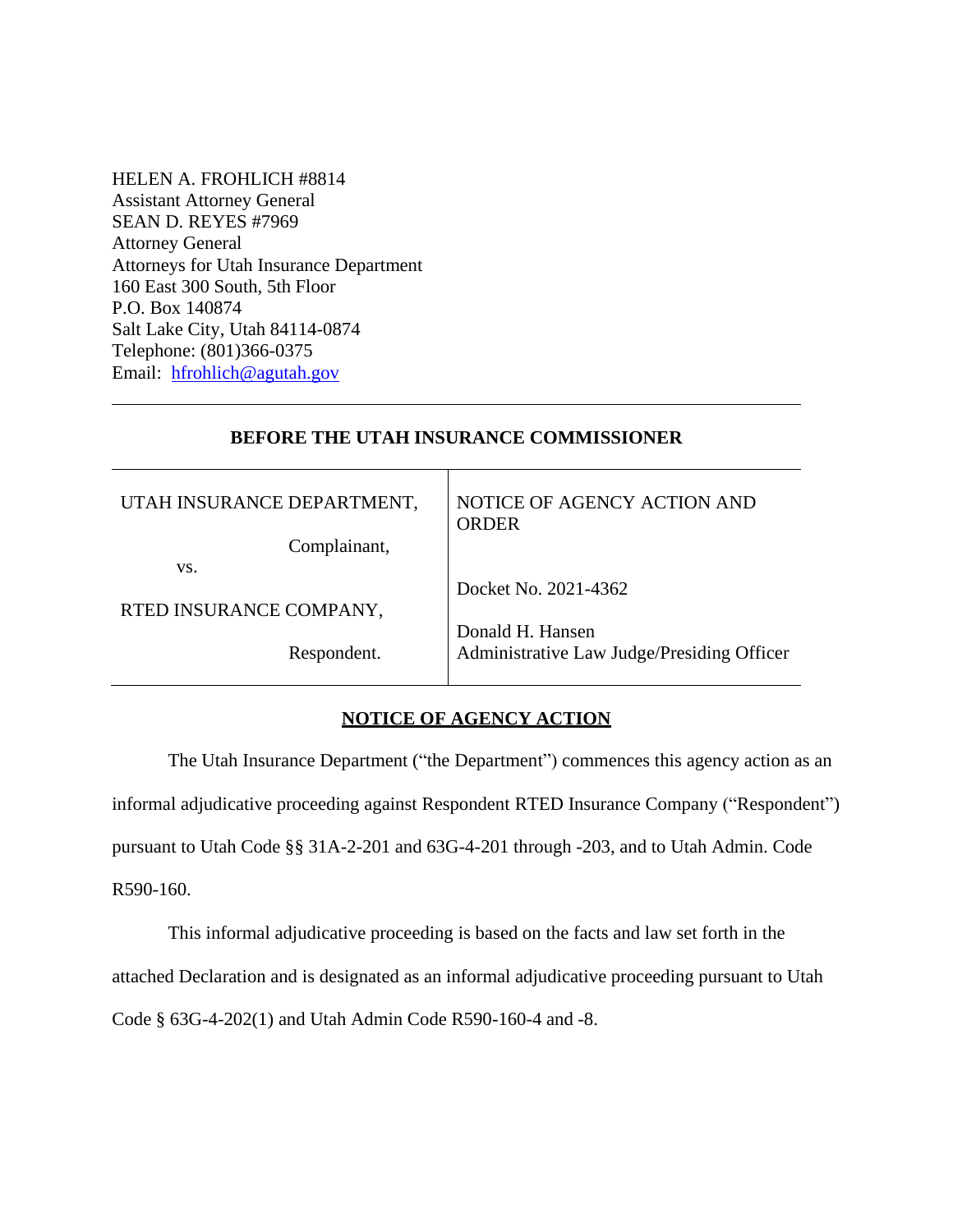#### **ORDER**

Based on the facts and the law set forth in the attached Declaration, and good cause appearing, the Utah Insurance Commissioner orders as follows:

1. Respondent's Certificate of Authority is revoked pursuant to Utah Code § 31A-37-  $505(1)(h)$ .

2. Pursuant to Utah Code § 63G-4-203(1)(i) and Utah Admin. Code R590-160-8(1), this informal adjudicative proceeding shall be deemed closed, and this Order shall become final and take full effect, 15 days after this Notice of Agency Action and Order is emailed to Respondent unless a request for a hearing on this matter is received from Respondent prior to that date.

3. A request for a hearing shall be in writing and sent by email to

[uidadmincases@utah.gov](mailto:uidadmincases@utah.gov) or by U.S. mail to Office of the Administrative Law Judge, Utah Insurance Department, 3110 State Office Building, Salt Lake City, UT 84114. The request for hearing shall be signed by the person making the request and shall state the basis for the relief requested.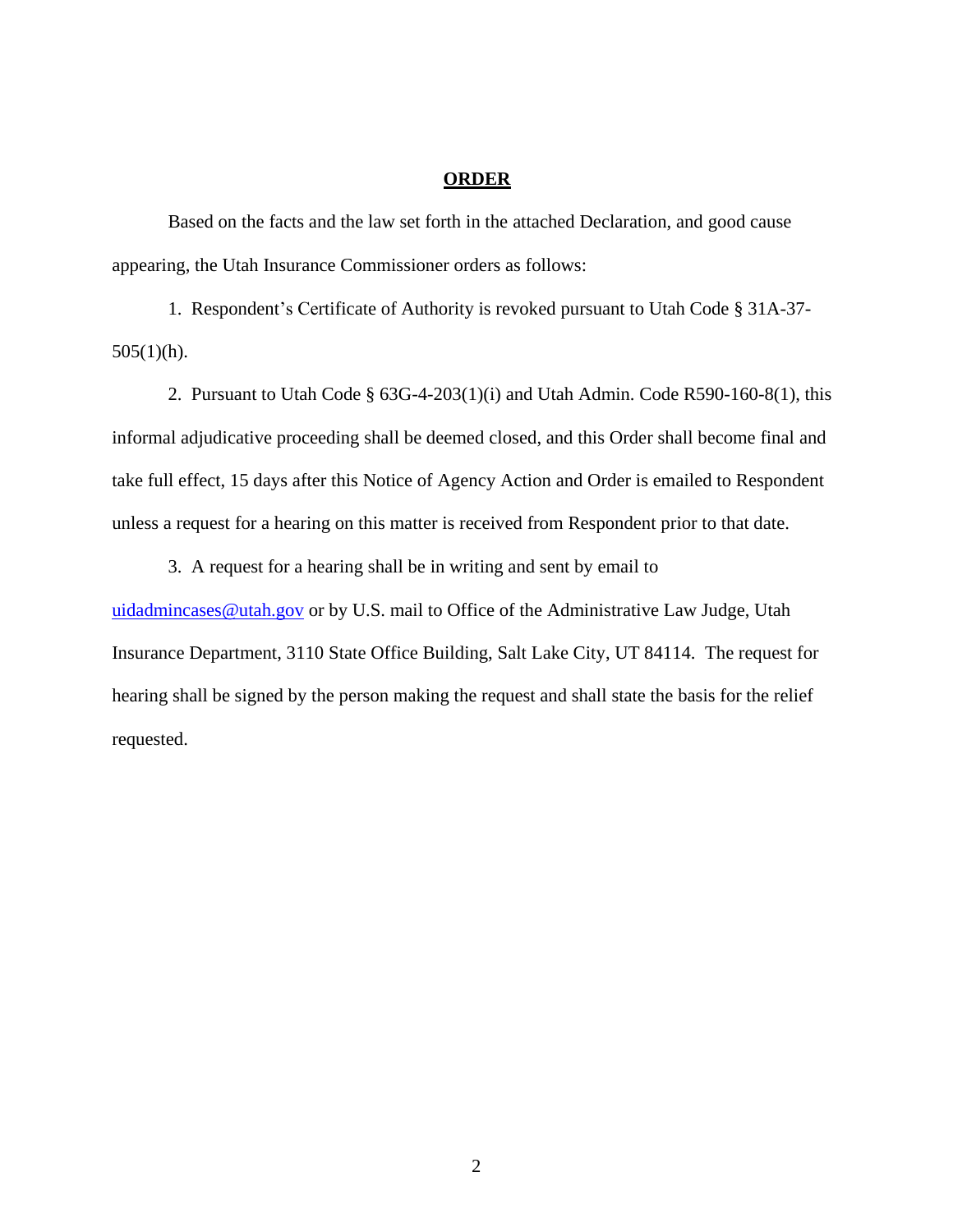4. If you fail to request a hearing you will be bound by this Order. Failure to request a hearing will be deemed a failure to exhaust administrative remedies and will preclude any further administrative or judicial review or appeal of this matter.

DATED this 10<sup>th</sup> day of December, 2021.

JONATHAN T. PIKE Utah Insurance Commissioner

*/s/ Donald H. Hansen* DONALD H. HANSEN Administrative Law Judge/Presiding Officer Utah Insurance Department 4315 South 2700 West, Suite 2300 Taylorsville, UT 84129 801-957-9321 Email: [uidadmincases@utah.gov](mailto:uidadmincases@utah.gov)

### **NOTICE REGARDING ENFORCEMENT OF THE ORDER**

Failure to obey the Order may subject you to further penalties that include forfeitures of up to \$2,500 per violation, license suspension or revocation, further enforcement action before the Utah District Court where forfeitures of up to \$10,000 may be imposed. If you are licensed in other jurisdictions, you may be required to report this proceeding to those jurisdictions.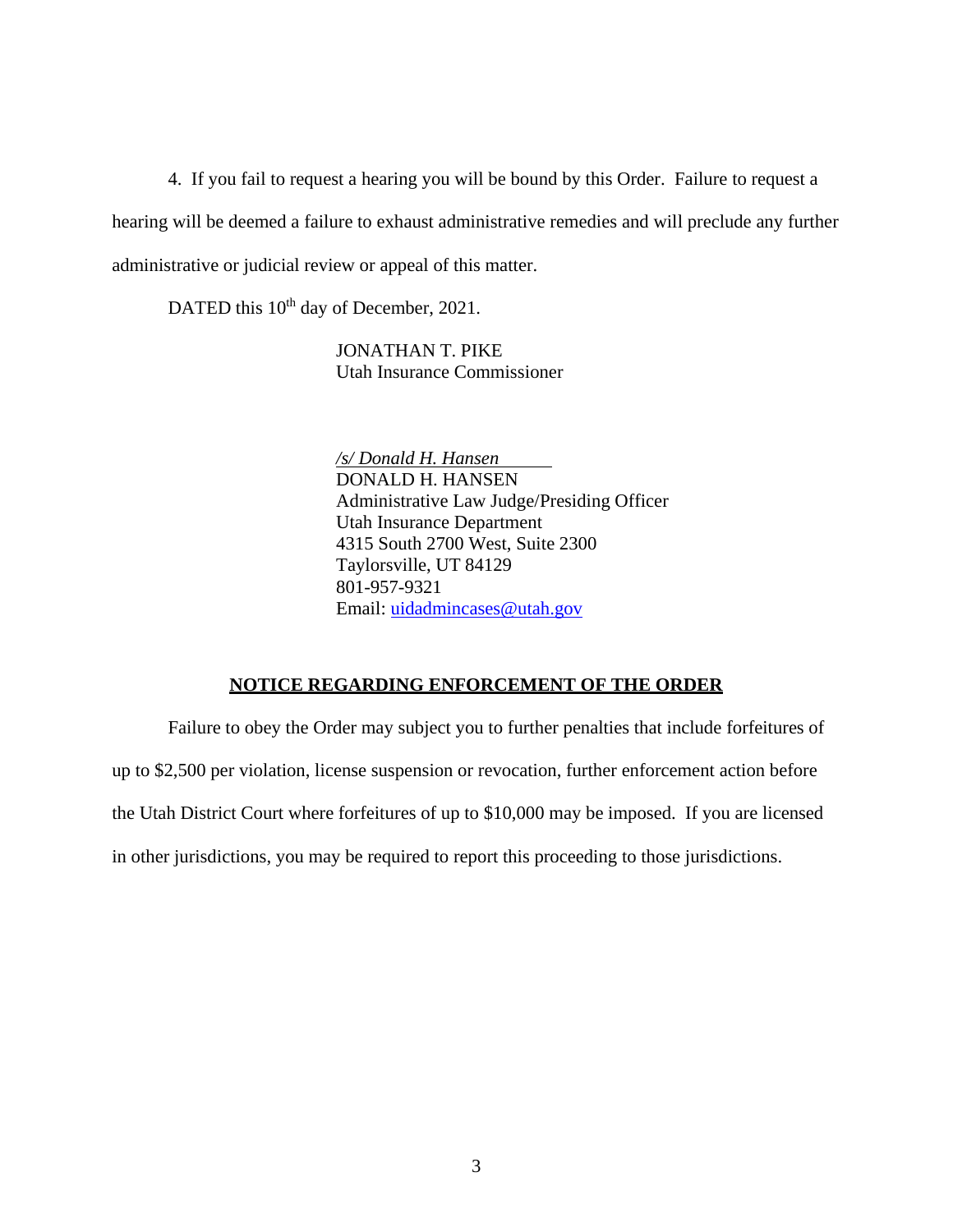### **DECLARATION**

Under criminal penalty of Utah law, I, Tracy Klausmeier, declare the following:

1. I am currently employed as the Director of the Property and Casualty Division of the Utah Insurance Department ("Department") where my responsibilities include investigating and enforcing Utah insurance laws.

2. I submit this Declaration as the basis for issuing the Notice of Agency Action and Order against RTED Insurance Company ("Respondent") to which this Declaration is attached.

3. Based on my personal knowledge and/or based on the facts appearing in the Department's records and files, the following facts are true:

a. Respondent is a captive insurer domiciled in the State of Utah. Respondent's license number is 165295.

b. Respondent holds a dormancy certificate of authority in Utah.

c. Respondent is required by Utah Code § 31A-37-701(6) to pay an annual dormancy renewal fee no later than July 1 of each year.

d. Respondent failed to pay the dormancy renewal fee by July 1, 2021.

e. Respondent failed to respond to multiple reminder emails from the Department regarding the dormancy renewal fee.

4. The above declared facts demonstrate that the following Utah insurance law(s) were not complied with:

a. Respondent violated Utah Code  $\S 31A-37-701(6)$  by failing to pay its dormancy renewal fee by July 1, 2021.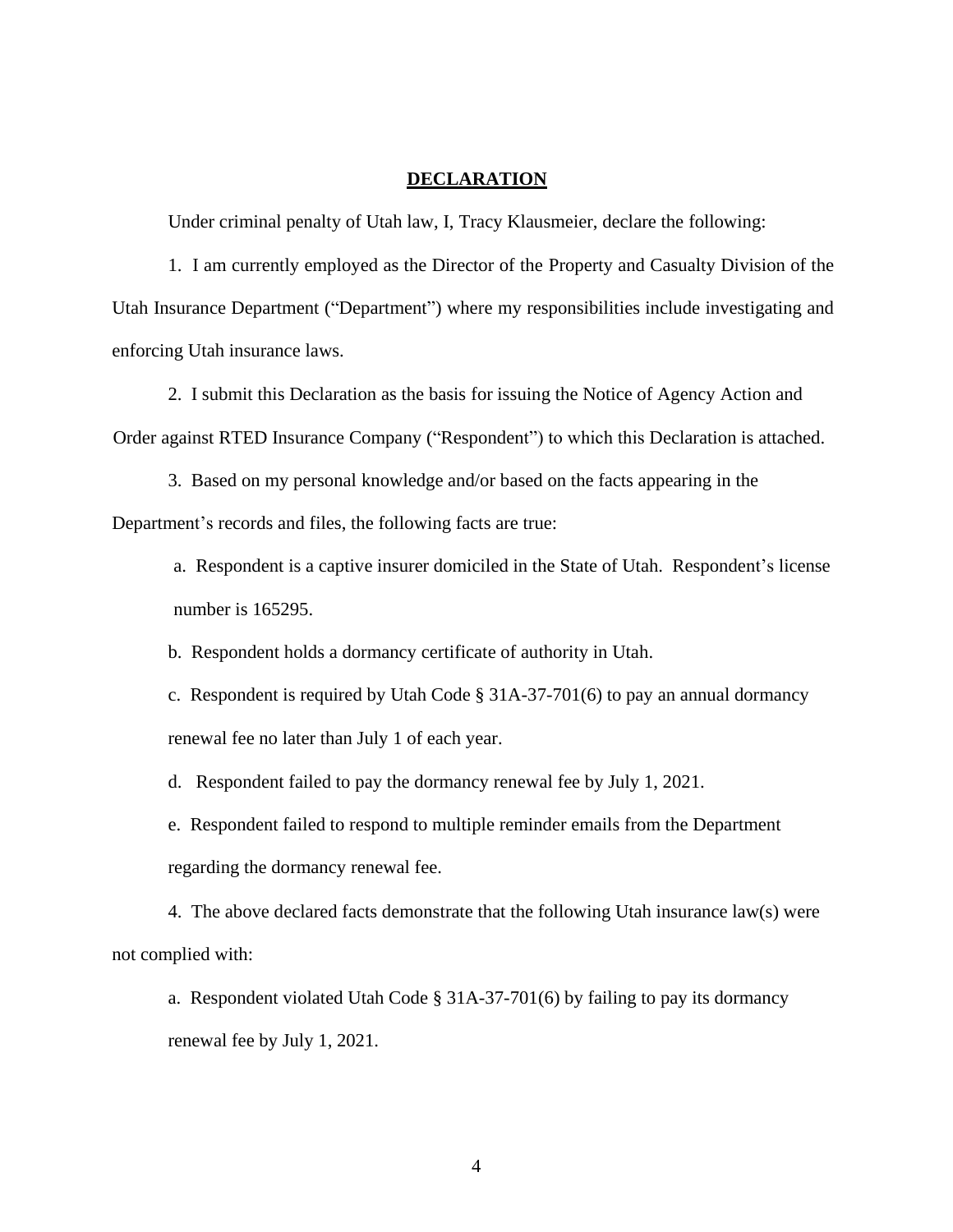5. Based on Utah Code § 31A-37-505 and other similar enforcement cases, the

Respondent's Certificate of Authority should be revoked.

Signed on this 9<sup>th</sup> day of December, 2021, at Salt Lake City, Utah.

*/s/ Tracy Klausmeier* 

Tracy Klausmeier Director, Property & Casualty Division Utah Insurance Department